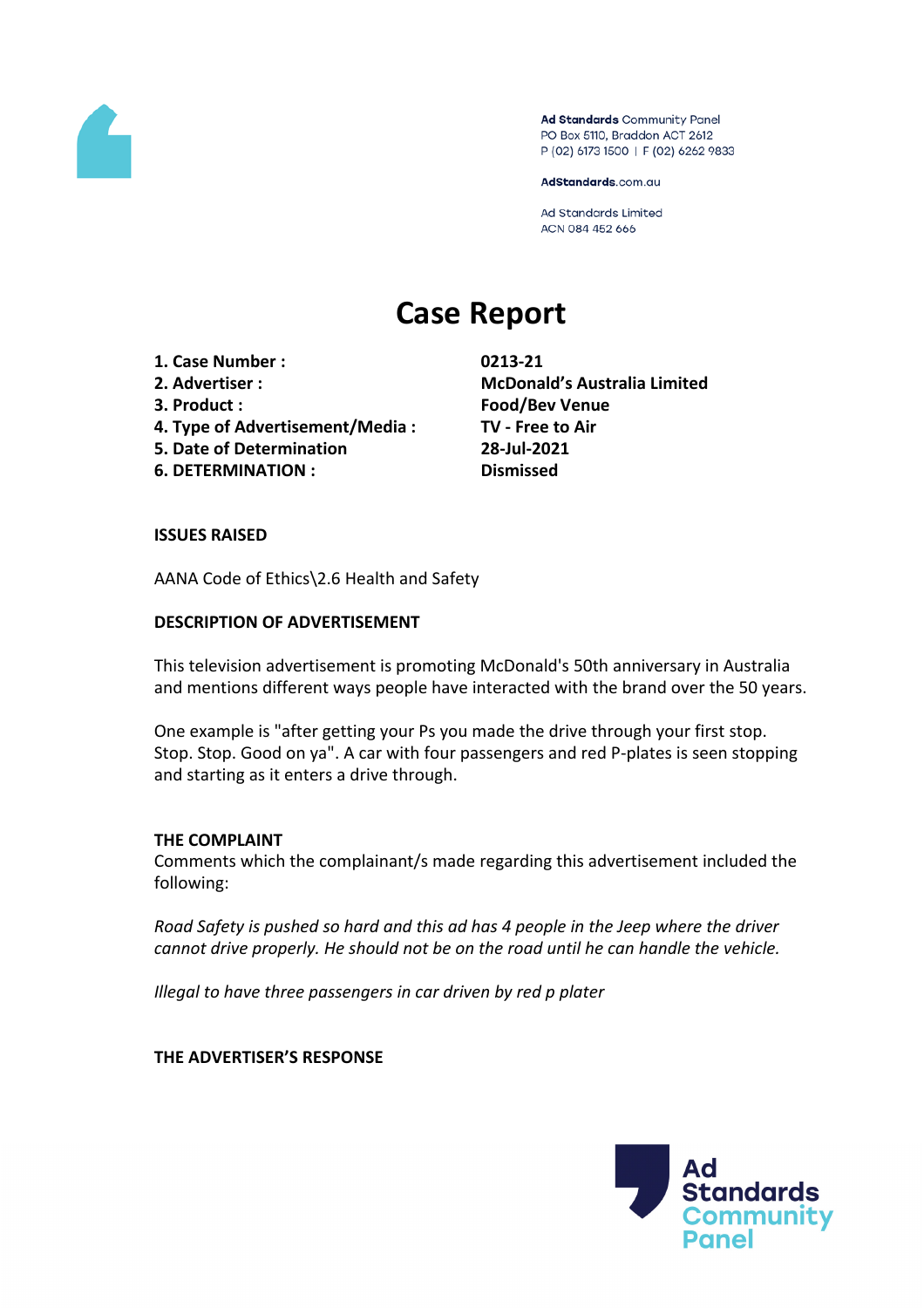

Comments which the advertiser made in response to the complainant/s regarding this advertisement include the following:

*Thank you for requesting a response to complaint number 0213-21 (Complaint).*

*We note that the Complaint has raised issues under the following codes of practice: • AANA Code of Ethics – section 2.6;*

*McDonald's takes its obligations seriously in respect of adherence to all the codes of practice administered by Ad Standards. McDonald's entirely refutes any suggestion in the complaint or otherwise that the Advertisement breaches the Codes. Please see details below.*

#### *AANA Code of Ethics*

*Section 2.6 provides the following:*

*"2.6 Advertising or Marketing Communication shall not depict material contrary to Prevailing Community Standards on health and safety".*

*In the current case, the complaints claim "this ad has 4 people in the Jeep where the driver cannot drive properly" and that it is "illegal to have three passengers in car driven by red p plater".*

*We submit that our advertisement does not breach section 2.6 on the basis that:*

- *• The depiction of the young male driving through a McDonald's drive-thru is deliberately intended to be humorous and exaggerated as the overall theme and tone of the advertisement is to evoke feeling of empathy, relatability and nostalgia. It is designed to remind the audience of the first time they were driving as novice drivers.*
- *• The advertisement does not depict any unsafe, reckless or menacing driving that would breach any road rules of any State or Territory. For instance, regulation 297 of the Road Rules 2014 (NSW) states that "a driver must not drive a vehicle unless the driver has proper control of the vehicle" and "a driver must not drive a motor vehicle unless the driver has a clear view of the road, and traffic, ahead, behind and to each side of the driver". This requirement is consistent across all the States and Territories. In the advertisement, the driver and passengers are all restrained properly in the vehicle, there are no vehicles and pedestrians approaching or in close proximity to the vehicle or the drive thru and there are no nearby obstructions to obscure the driver's vision to render the situation unsafe to drive forward in the drive thru in the manner as depicted in the advertisement. Bunny hopping a vehicle is not in breach of any of the road rules and can occur unintentionally whilst the driver is maintaining control of the vehicle.*
- *• The complainant has also made an erroneous assumption that the advertisement depicts an illegal activity in relation to the number of passengers in the car. In NSW, where the scene was filmed, the P1 licence holder peer passenger conditions state "if you're under 25 and hold a P1 licence, and you are driving between 11pm and 5am you can only carry 1 passenger under the age of 21 who is not an immediate family member". Similar requirements also apply to other States such as SA and VIC albeit with minor differences .*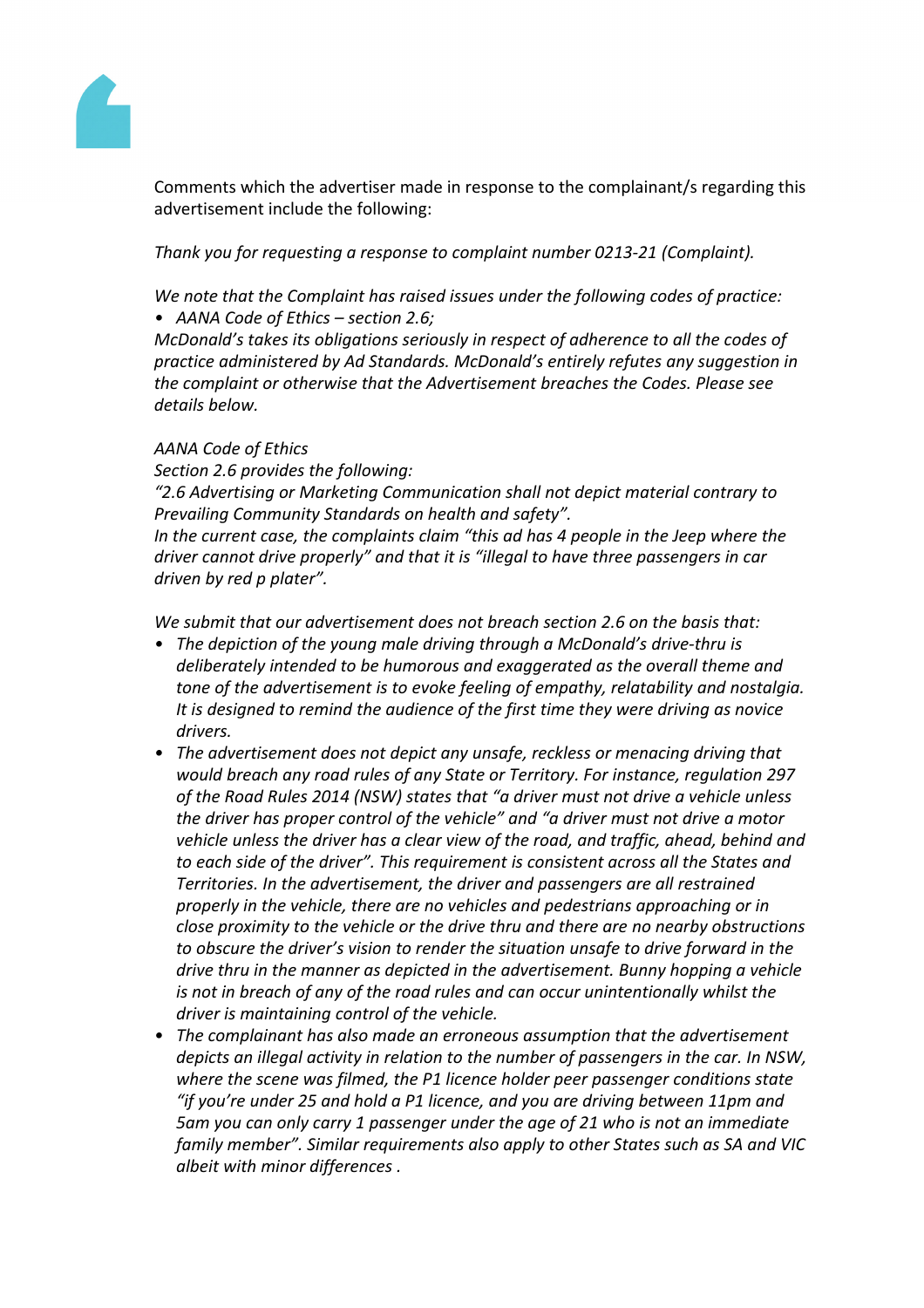

*There is nothing in the advertisement that indicate the following assumptions is true:*

- *a) The driver is under 25;*
- *b) Driving occurred between 11pm and 5am;*
- *c) The passengers are under 21; or*
- *d) The passengers are not the driver's immediate family member.*

*In addition, we further submit that this scene was filmed between the hours of 7pm and 10pm, and at the time of filming the driver in this scene was 25 years old.*

*• The scene was filmed in a controlled environment, with traffic control and a safety officer on set. A full safety report was drafted prior to filming to mitigate any risk of unsafe driving practices. The driver of the vehicle was also in possession of an unrestricted drivers licence at the time of filming.*

*Given the above, we submit that the advertising does not depict material contrary to Prevailing Community Standards on health and safety.*

## *AANA Advertising to Children Code*

*We note that this Code is only applicable if the Advertisement is considered as Advertising or Marketing Communications to Children.*

*We submit that this Code is not applicable to the Advertisement considering the age of the characters in the Advertisement, the language used by the characters and the visuals and theme of the Advertisement have a primary appeal to adults rather than children aged 14 years or younger.*

## *AFGC- Quick Service Restaurant Initiative*

*The QSRI is applicable if the Advertisement is considered as Advertising or Marketing Communications to Children or the program is directly primarily to children. In this respect, we submit that the Advertisement is not in breach of the QSRI based on our submissions above.*

## *Other Parts of Section 2 of the AANA Code of Ethics*

*McDonald's does not believe the Advertisement is in breach of the following parts of section 2 of the Code of Ethics:*

- *• 2.1 – Discrimination or vilification;*
- *• 2.2 – Exploitative and degrading;*
- *• 2.3 – Violence;*
- *• 2.4 – Sex, sexuality and nudity;*
- *• 2.5 – Language;*
- *• 2.6 – Health and Safety (see details above); and*
- *• 2.7 – Distinguishable as advertising*

#### *Conclusion*

*McDonald's concludes that the Advertisement does not breach any of the codes, and in particular does not portray any unhealthy or unsafe behaviour contrary to*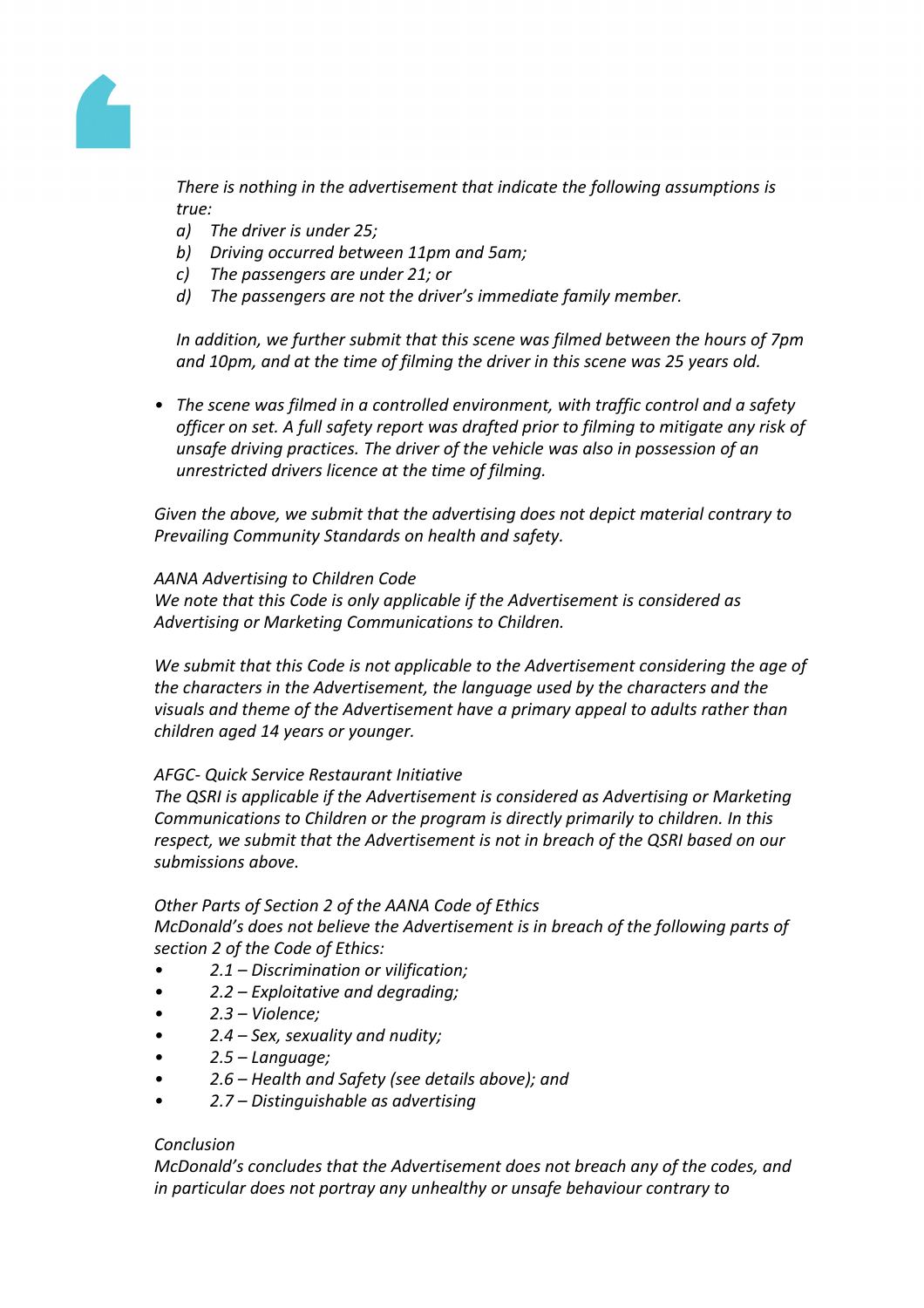

*Prevailing Community Standards. Therefore McDonald's respectfully disagrees with the complaints and request that the Panel dismiss the complaints on this basis.*

#### **THE DETERMINATION**

The Ad Standards Community Panel (Panel) considered whether the advertisement breaches Section 2 of the AANA Code of Ethics (the Code).

The Panel noted the complainants' concerns that the advertisement depicts a person driving in a poor manner and depicts illegal behaviour.

The Panel viewed the advertisement and noted the advertiser's response.

# **Section 2.6: Advertising or Marketing Communications shall not depict material contrary to Prevailing Community Standards on health and safety.**

The Panel noted the Practice Note to Section 2.6 which states:

*"Images of unsafe driving, bike riding without helmets or not wearing a seatbelt while driving a motor vehicle are likely to be contrary to prevailing community standards relating to health and safety irrespective of whether such depictions are for the product/service being advertised or are incidental to the product."*

## Illegal behaviour

The Panel noted a complainant's concern that the advertisement depicts a red P plater driving with three passengers which is illegal.

The Panel noted that it is not a law enforcement agency and questions of legality are outside its purview, although it may consider the law as relevant to community standards. The Panel noted that the advertiser's response addressing this aspect of the complaint.

## 'Bunny hop'

The Panel noted the complainants' concerns that the advertisement depicts a person driving in a poor manner. The Panel noted a complainant's comment that the driver should not be on the road until he can handle the vehicle.

The Panel considered that the man driving does not appear to have lost control of the vehicle, nor does he appear to be intentionally making the car jerk. The Panel considered that the driver is depicted as a young adult, and considered that it is likely that a red P plater would still make some mistakes when driving.